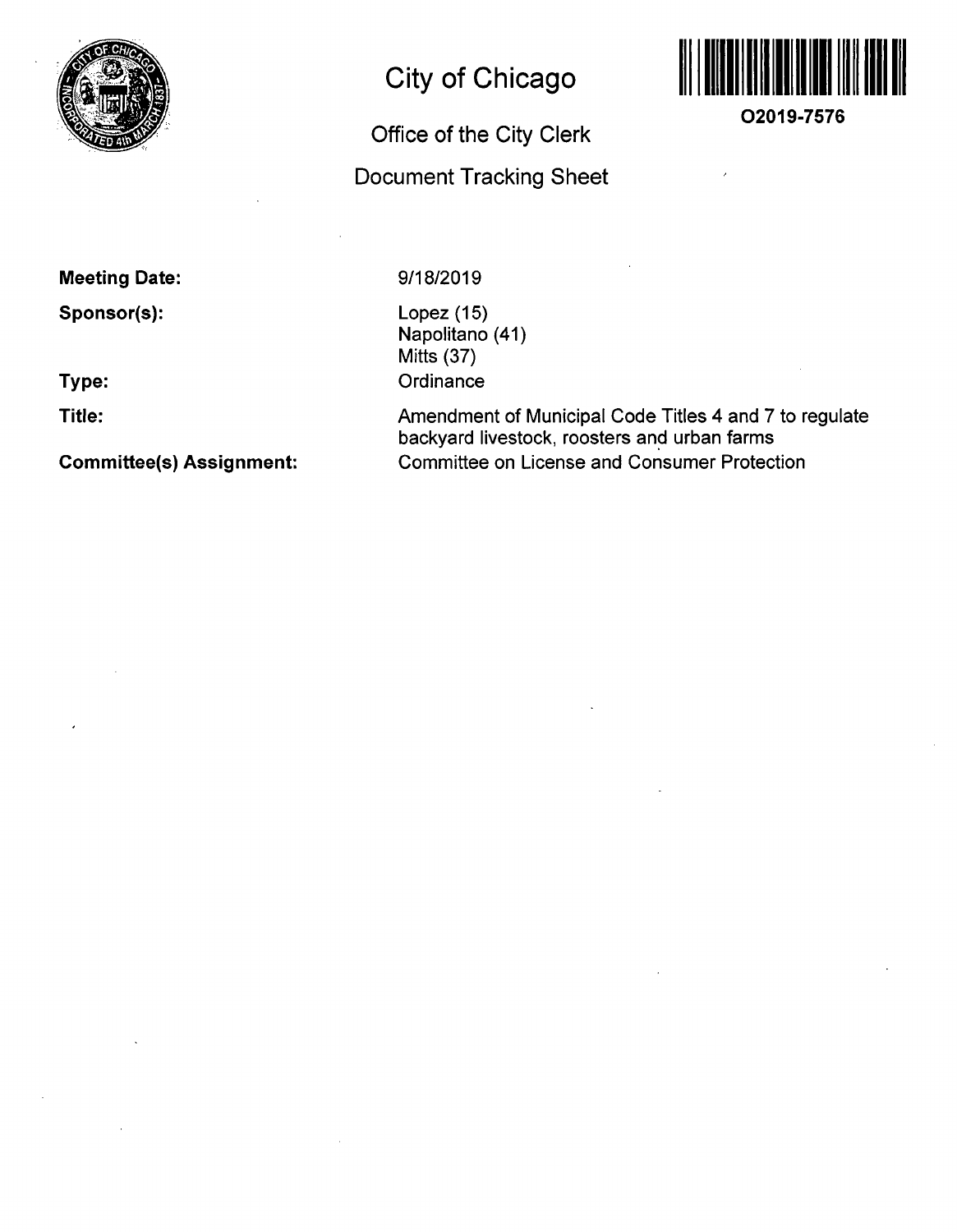Committee on License & Consumer Protection Chicago City Council Meeting September 18,2019

# QRDINANCE

### **BE IT ORDAINED BY THE CITY COUNCIL OF THE CITY OF CHICAGO:**

SECTION 1. Section 7-12-020 of the Municipal Code of Chicago is hereby amended by inserting the language underscored, as follows:

#### **7-12-020 Derinitions.**

As used in this chapter, the following are defmed and shall be construed as hereinafter set out unless it shall be apparent from the context that a different meaning is intended:

# (Omitted text is unaffected by this ordinance)

"Foster home" means a private or public facility that the Director has deemed suitable for the temporary care of animals, that accepts the transfer of one or more animals from the Department and cares for that animal until the Director effects the return of the animal to the Department or places It for adoption.

"Fowl" means anv poultry or waterfowl, hut does not include roosters.

"Guard dog" means any dog used primarily for the purpose of defending, patrolling, or protecting property or life at a commercial establishment other than a farm; provided that, "Guard dog" does not include stock dogs used primarily for handling and controlling livestock or farm animals; provided further, that "Guard dog" shall not include any dog that is the property of any local, state or federal government.

(Omitted text is unaffected by this ordinance)

"Licensed dog" means any dog four months of age or older for which the owner can produce proof of having paid the license fee for the current year.

"Livestock" means domesticated four-legged farm animals, including, but not limited to. swine, sheep, and goats.

"Microchip" means a passive electronic device that is injected into an animal by means of a prepackaged sterilized implanting device for purposes of identification or recovery.

(Omitted text is unaffected by this ordinance)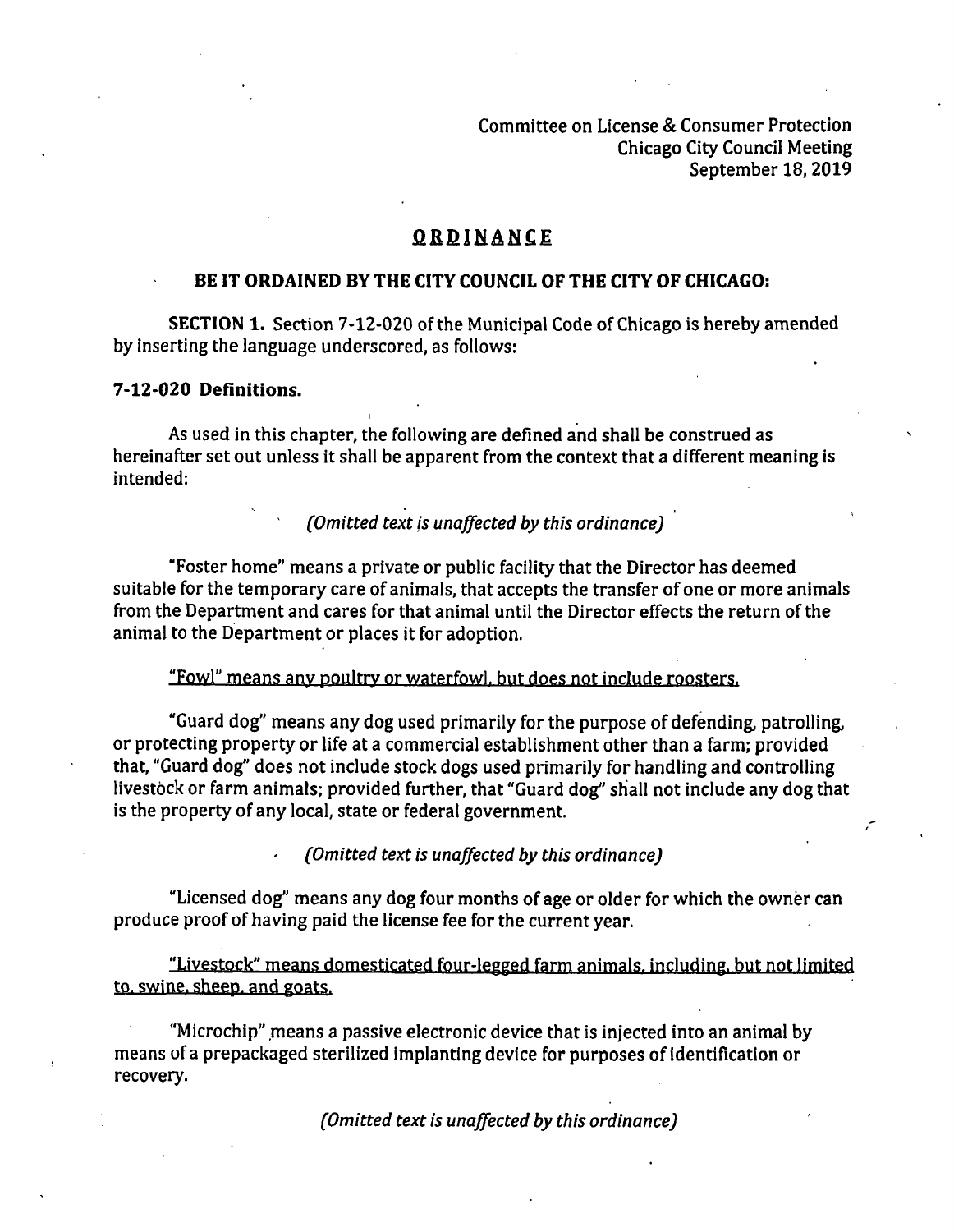"Provocation" means that the threat, injury or damage caused by the animal was sustained by a person who, at the time, was committing a willful trespass or other tort upon the premises occupied by the owner of the animal, or was tormenting, abusing, or assaulting the animal, or was committing or attempting to commit a crime.

#### "Rooster" means any live male bird of the subspecies Gallus gallus domesticas.

"Severe injury" means any physical injury that results in death; loss of soft tissue; a broken bone; hospitalization admittance; impairment of any bodily function; disfiguring laceration; laceration requiring sutures or cosmetic surgery; or lacerations or puncture wounds caused by more than one bite.

*(Omitted text is unaffected by this ordinance)* 

**SECTION 2.** Chapter 7-12 of the Municipal Code of Chicago is hereby amended by adding a new Section 7-12-375, as follows:

### **7-12-375 Rosorvod. Restrictions on backyard livestock.**

(a} No person shall keep livestock or fowl, or both, in anv area designated as a residential district under the Chicago Zoning Ordinance without first having obtained a Livestock Permit from the Commissioner of Health.

{b) Anv person seeking to keep livestock or fowl, or both, shall applv for a Livestock Permit from the Department of Health. The application shall be in a form prescribed by the Commissioner of Health and signed by the applicant, and shall attest to the following information:

£1} The applicant's full name, residential address, telephone number, and e-mail address:

£2) The dimensions in square feet ofthe area where the animals will be

kept:

keep: and

£2) The number and species of livestock and fowl the applicant wishes to keep; and

 $f(4)$  Any other information as may be reasonably required by the Commissioner of Health.

££l A Livestock Permit shall be subject to the following conditions and limitations: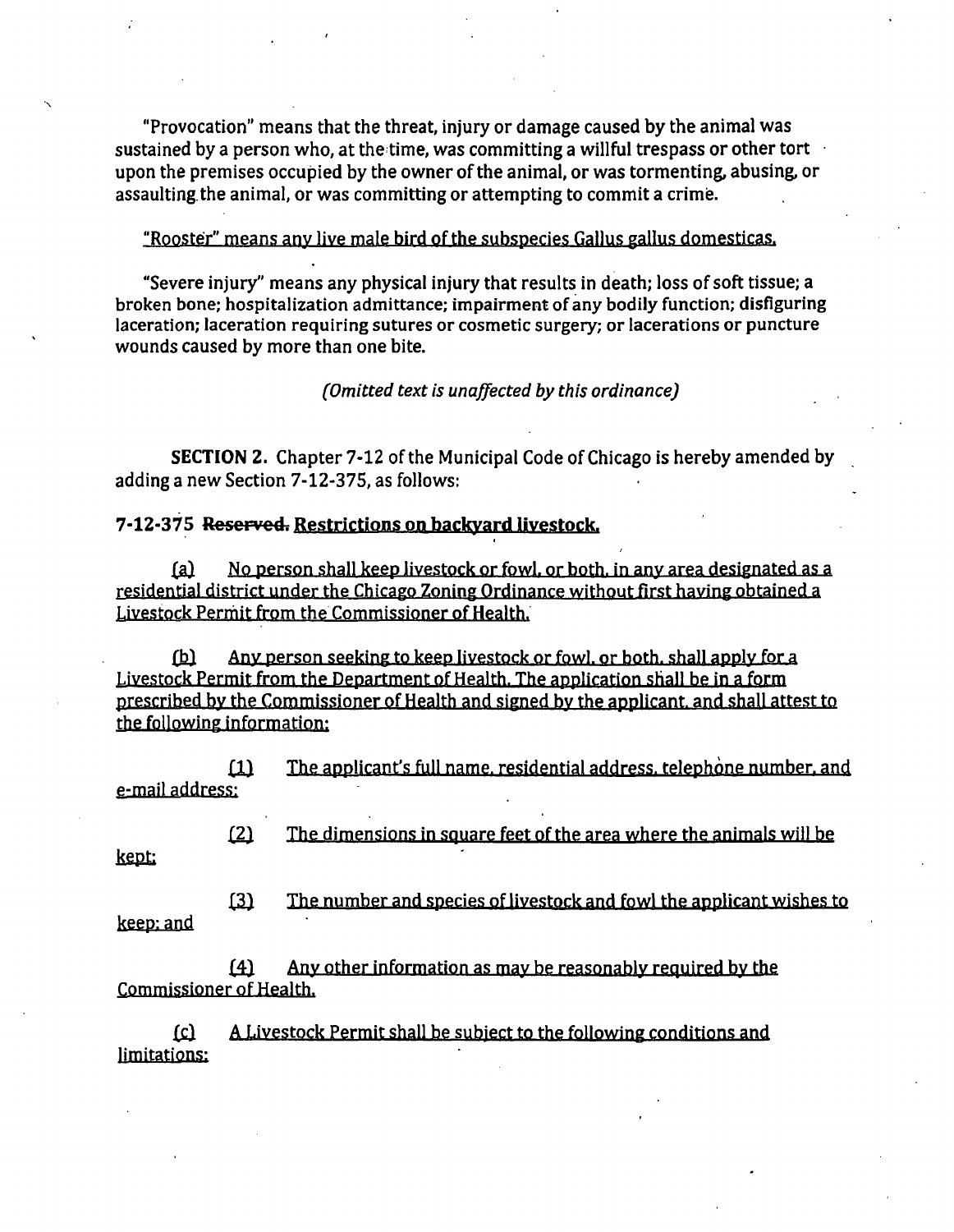$i(1)$  A resident who lives in a restricted residential zone which prohibits residential livestock pursuant to Chapter 4-17 of this Code shall not be eligible for a Livestock Permit:

 $[2]$  The lot must contain a residential building that is either a singlefamily home or two-flat. The building must be the primary residence of the permit applicant:

 $\delta$  Livestock and fowl kept pursuant to a Livestock Permit may only produce eggs, milk, and milk-derived products to keep for personal consumption. On-site slaughter of animals is prohibited as provided in Section  $7-12-300$ :

 $[4]$  A maximum of six (6) fowl and two (2) livestock may be kept, except as otherwise specificallv permitted or prohibited under this Code:

£5} Animals mav only be kept in the rear yard of the residence for which the Livestock Permit is sought. Such rear yard must be fenced and sized to provide not less than four (4) square feet per fowl, and not less than fifteen (15) square feet per livestock. The Commissioner of Health is authorized to mandate additional requirements in coniunction with the Executive Director of Chicago Animal Care and Control pursuant to subsection (h) of this Section, including minimum rear vard size and the construction of anv accessorv structures necessary for the health and safety of such animals or people: and

 $[6]$  Within five days of payment of the fee for a Livestock Permit, the applicant shall serve written notice by mail on all residents residing within 500 feet of the residence for which the permit is sought. The measurement of such area shall be made from the boundaries of the address listed in the application, to a radius of 500 feet away. The notice shall state the name of the applicant, the applicant's address, the type of permit sought bv the applicant and the date on which the permit fee was paid. The notice shall also state that any objection to the granting of the permit sought shall be made to the Commissioner of Health, in writing, signed by the obiector and delivered to the Commissioner of Health within 35 davs after the date the permit fee was paid, as indicated on the notice, and shall set forth the specific grounds for the objection. The applicant shall also serve such written notice in the manner and within such time limits as herein provided, upon the alderman of the ward in which the residence described in the notice is located. If 51% or more of all residents residing within 500 feet of the residence described in the application affirmatively object to the granting of the permit, regardless of the grounds of obiection, the permit shall not be granted.

£dl The term for a residential livestock permit shall be one year. The anniial permit fee shall be \$25.

£fi) The possession of live.stock in violation ofthis Section shall constitute a public nuisance, which mav be abated pursuant to Section 7-28-010. In addition to anv fine or penalty, an amount equal to three times the cost or expense incurred bv the Citv in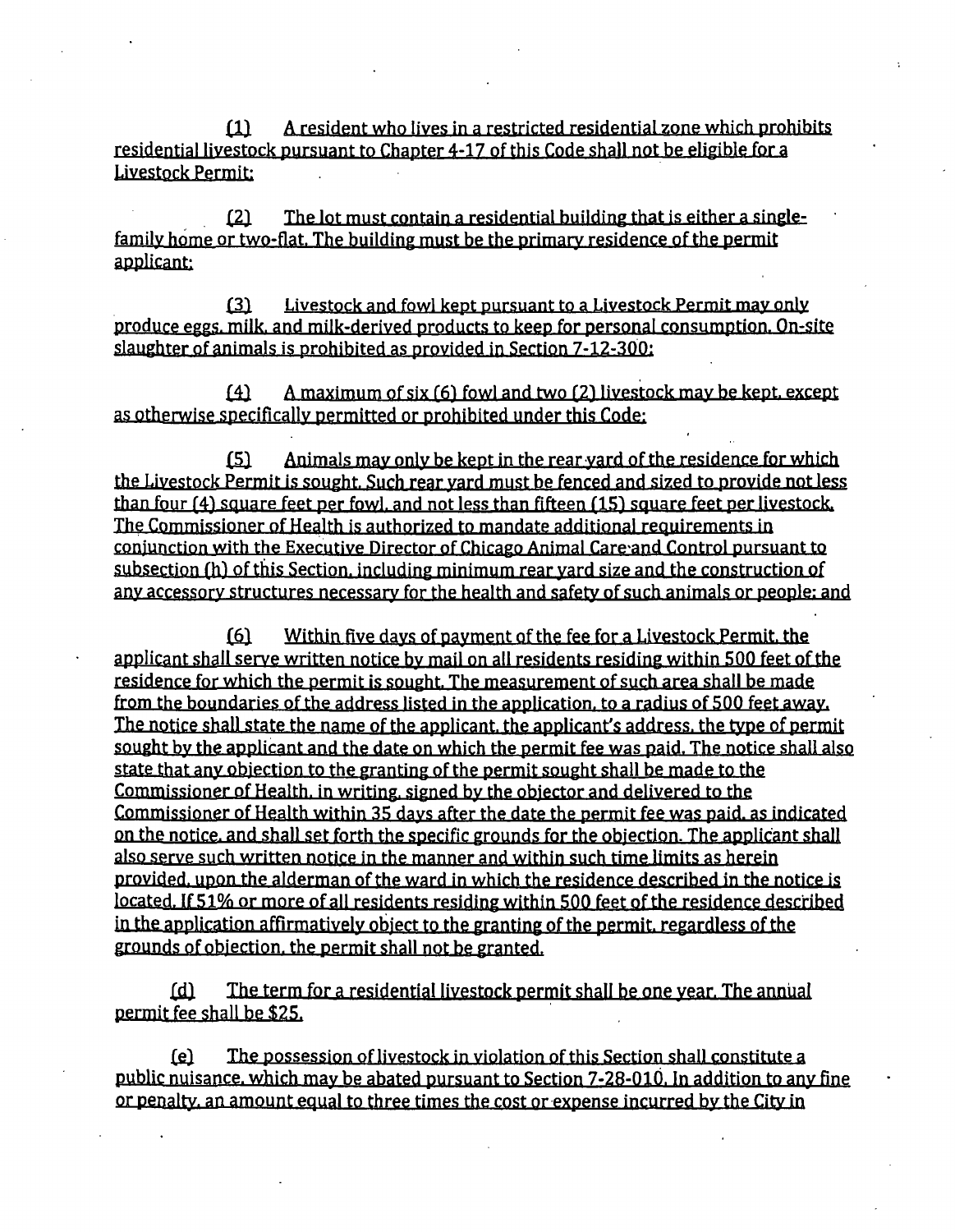abating a nuisance may be recovered in an appropriate action instituted bv the Corporation Counsel.

 $f(x)$  Any person who violates any provision of this section shall be fined not less than \$100 nor more than \$500 for each offense. Each dav that a violation continues shall constitute a separate and distinct offense.

£g} The Department of Health, the Department of Police, and Chicago Animal Care and Control are authorized to inspect or to cause to he inspected anv permitted premises and take action necessary for the effective enforcement of this Section.

£h) The Commissioner of Health and the Executive Director of Animal Care and Control are authorized to promulgate rules to administer and enforce this Section.

SECTION 3. Chapter 7-12 of the Municipal Code of Chicago is hereby amended by adding a new Section 7-12-385, as follows:

# **7-12-385 Reserved. Restrictions on roosters.**

£a) It shall be unlawful for anv person to import, sell, own, keep or otherwise possess anv live rooster within any area designated as a residential district under the Chicago Zoning Ordinance. Nothing in this subsection prohibits anv person from transporting a live rooster through a residential district, if the rooster is caged during transport and not released in a residential district.

£l2l It shall be unlawful for any person to maintain any coop that is used for the Storage, maintenance or sheltering of anv live rooster within anv area designated as a residence district under the Chicago Zoning Ordinance.

££} Violation of anv provision ofthis Section shall constitute a public nuisance. which mav be abated pursuant to Section 7-28-010. In addition to any fine or penalty, an amount equal to three times the cost or expense incurred by the city in abating a nuisance mav be recovered in an appropriate action instituted bv the corporation counsel.

£d} Anv person who violates any provision ofthis section shall be fined notless than \$100.00 nor more than \$500.00. Rach dav that a violation continues shall constitute a separate and distinct offense.

SECTION 4. Section 4-6-010 of the Municipal Code of Chicago is hereby amended by inserting the language underscored, and by deleting the language struck through, as follows:

**4-6-010 Regulated business licenses.**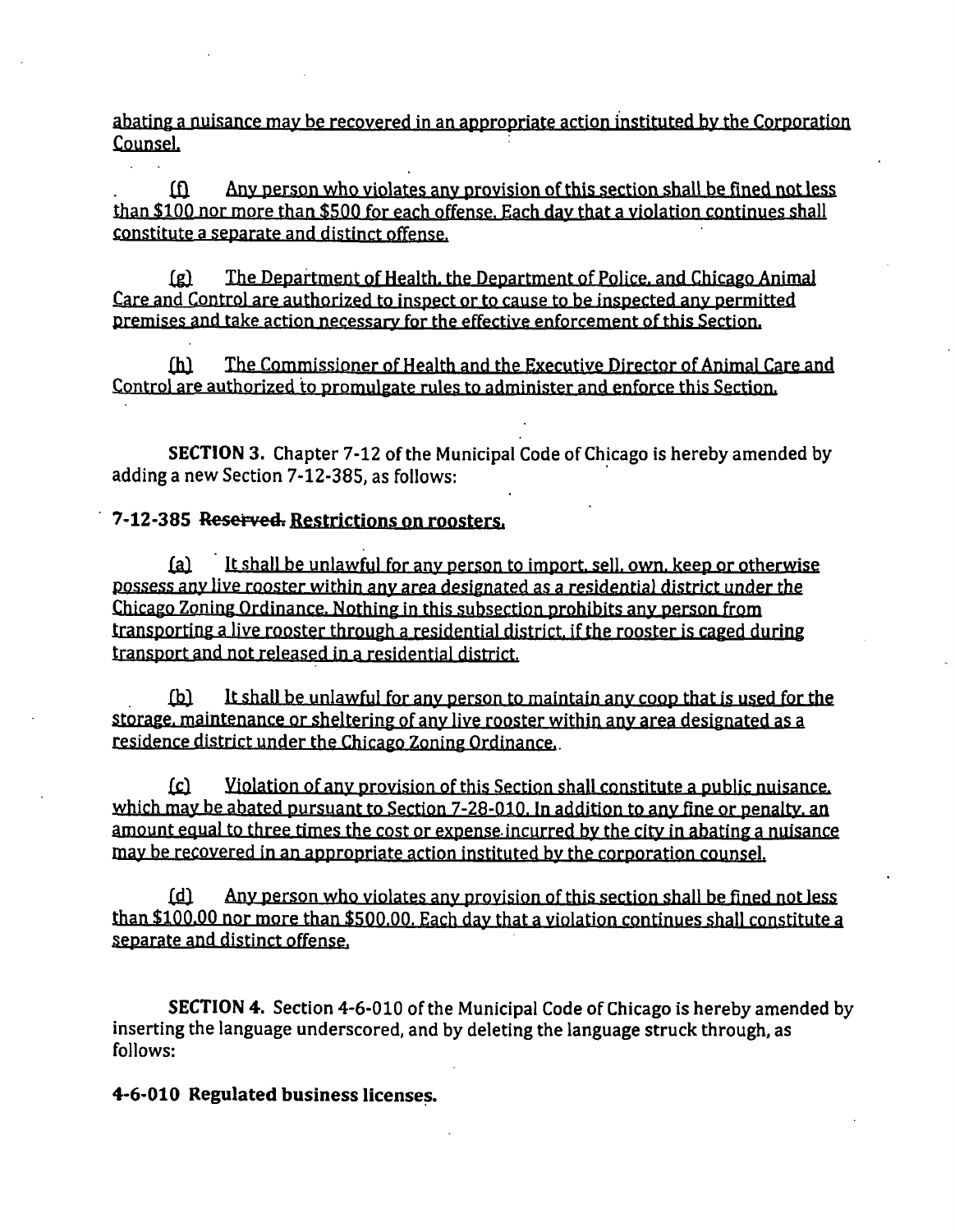(a) A regulated business license shall be required for the business activities set forth in this chapter. A separate license shall be required for each separate business location.

(b) The terms defined in Section 4-4-005, as well as the general licensing provisions set forth in Chapter 4-4 shall apply to all Chapter 4-6 licenses.

(c) Business activities requiring a regulated business license under this chapter shall include the following: (1) health club; (2) clothing alteration; (3) laundry service; (4) residential real estate developer; (5) tattooing, body piercing or tanning facility; (6) day labor agency; (7) adult family care center; (8) assisted living establishment; (9) long-term care facility; (10) adult family care home; (11) automatic amusement operator; (12) private scavenger; (13) secondhand dealer in children's clothing and children's products only; (14) junk peddler; (15) debt collectors; (16) hospital; (17) hotel; (18) board-up company; (19) dry cleaner; (20) hazardous materials; (21) single-room occupancy buildings; (22) booting of motor vehicles; (23) immigration assistance; (24) expediter company: (25) expediter/natural person; (26) home occupation; (27) home repair; (28) bed-and-breakfast establishment; (29) vacation rentals;(30) pharmaceutical representatives; and  $(31)$  massage establishments and massage services; and  $(32)$  urban farm.

SECTION 5. Chapter 4-6 of the Municipal Code of Chicago is hereby amended by adding a new Article XXXIII (4-6-330 et seq.), as follows:

#### *ARTICLE XXXIII URBAN FARM (4-6-330 etseq.}*

# **4-6-330 Urban farm.**

£a) Definitions. For the purposes of this Section, the following terms shall have the following meanings:

"Fowl" has the meaning ascribed to that term in Section 7-12-020.

"Livestock" has the meaning ascribed to that term in Section 7-12-020.

"Produce" means whole and uncooked agricultural, plant-based items, including, but not limited to. fruits, vegetables, legumes, edible grains, nuts, spices, herbs, and cut flowers.

"Residential livestock" means livestock and fowl kept at a residence for noncommercial use pursuant to Section 7-12-375.

"Urban farm" means an area of land and its buildings located within the . geographical boundaries of the City used for the commercial production of produce or the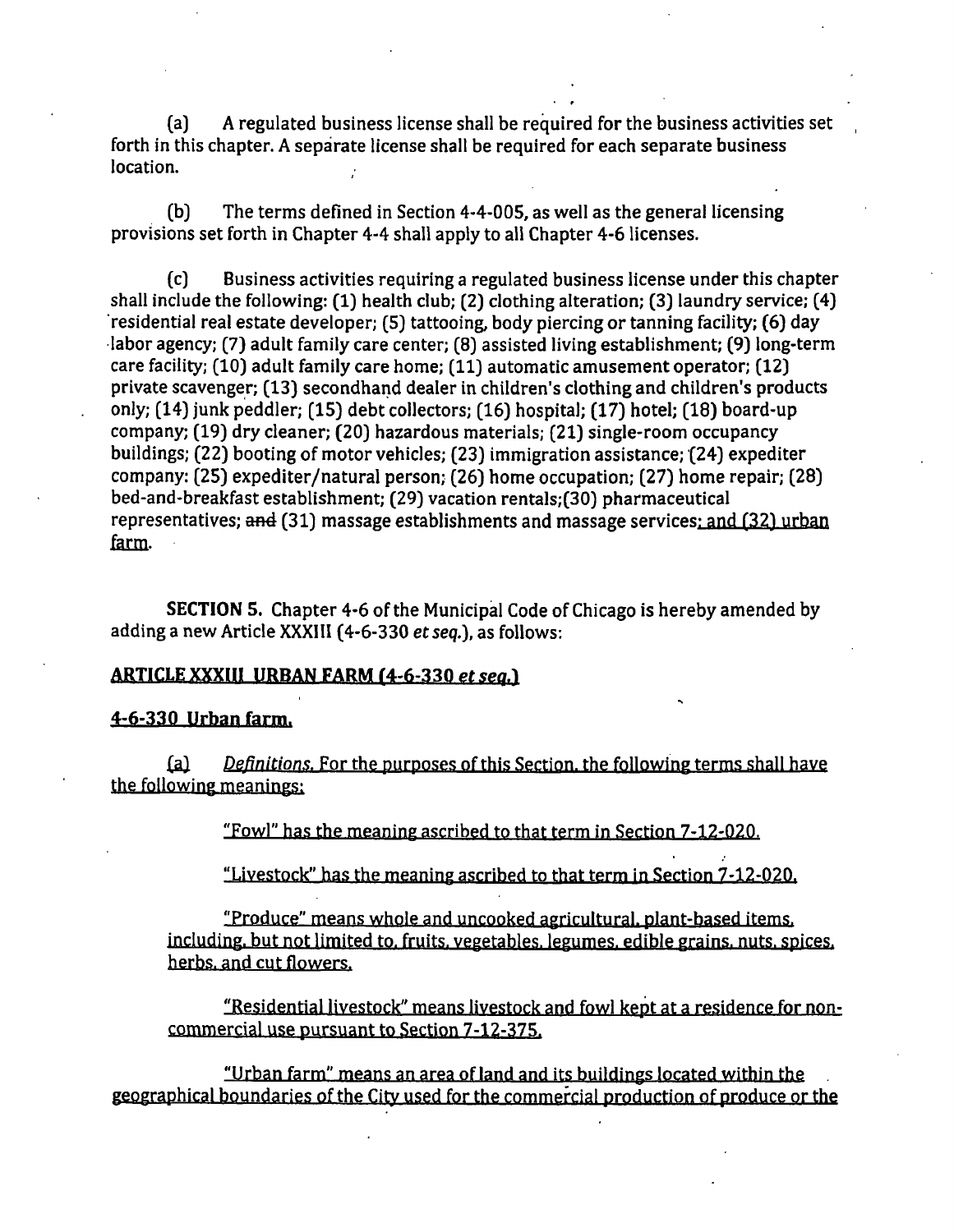**commercial production of eggs, milk, and milk-derived products, or both, and that meets the requirements of Sections 17-9-0103.3 and 17-17-0104-H.** 

**QsX Exemptions. This section shall not applv to fll persons growing produce at**  their residence for non-commercial use: or (2) residential livestock: or (3) community **gardens that meet the description and requirements in Sections 17-9-0103.5 and 17-17-** 0103-F of this Code.

**££) Application - Additional ip formation required. In addition to the reauirements set forth in Section 4-4-050. an application for, or renewal of. a regulated business license to engage in the business of an urban farm shall be accompanied bv the following information:** 

**£1} The street number and location of the premises for which the license is sought:** 

**£2) The dimensions in square feet of the premises to be used in the business of an urban farm:** 

**premiseg; £2) A description of any buildings or accessory structures located on the** 

**£^ The number and species of livestock to be kept on the premises:** 

**£5) A description of the produce tn be grown on the premises: and** 

**£6} Anv other information that the Commissioner mav reasonably** 

**require-**

**£di License issuance and renewal - Prohibited when. No regulated business license to engage in the business of an urban farm shall be issued if:** 

**£1} the urban farm, as indicated by the address identified in the license**  application, is located within a restricted residential zone pursuant to Chapter 4-17 of this **Code; or** 

**£2} the applicant has had an urban farm license revoked for cause within the past three vears.** 

*£g} Departmental duties.* 

**£JU Before issuing a regulated business license to engage in the business of an urban farm, the Commissioner of Business Affairs and Consumer Protection shall consult with the Commissioner of Health and notify the alderman of the affected ward upon**  receipt by the Department of any application for a regulated business license to engage in **the business of an urban farm:**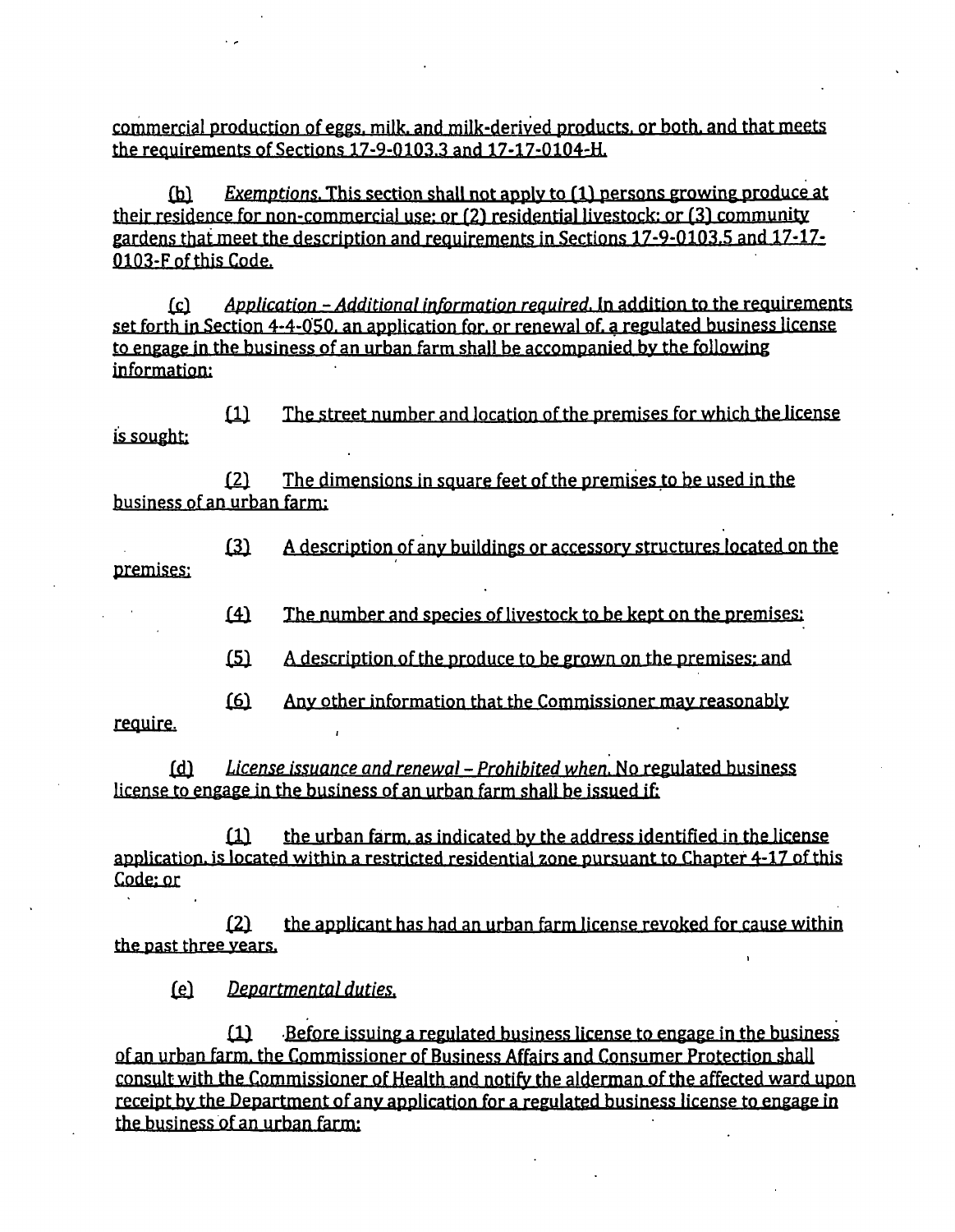£2) The Commissioner of Business Affairs and Consumer Protection shail have the authoritv to order an urban farm to cease and desist operations should the urban farm pose a danger to the health and safety of animals or the public: and

£3} The Department of Business Affairs and Consumer Protection, the Department of Buildings, the Fire Department, the Department of Health, and Chicago Animal Care and Control have the authority to inspect or to'cause to be inspected anv urban farm licensed or required to he licensed under this Chapter for compliance with the requirements of this Code.

 $f_1$  Prohibited acts. It shall be unlawful for any licensee engaged in the business of an urban farm to;

£1) Keep livestock or fowl, or both, for the purposes of slaughter unless separately licensed as a slaughtering, rending, and packing establishment or slaughterhouse as defined in Section 4-8-010 and Article V of Chapter 7-38 of this Code.

£2) Engage in the business of a wholesale food establishment or of a produce merchant as described in Chapter 4-8 without first having obtained a separate license pursuant to the requirements in Chapter 4-8 of this Code.

£g) Penalty. In addition to anv other penalty provided by law, any person yiolating any provision of this section or any rule promulgated thereunder shall be fined not less than \$300.00 nor more than \$500.00 for each offense. Every day such violation continues shall constitute a separate and distinct offense.

SECTION 6. Section 4-17-010 of the Municipal Code of Chicago is hereby amended by inserting the language underscored, as follows:

#### **4-17-010 Definitions.**

As used in this Chapter:

(Omitted text is unaffected by this ordinance)

"Residential livestock" has the meaning ascribed to that term in Section 4-6-330.

"Residentially zoned property" means property that bears an RS-1, RS-2 or RS-3 designation pursuant to the Chicago Zoning Ordinance.

"Restricted residential zone" means a precinct within which, in any combination: (1) all new or additional shared housing units or vacation rentals, or both, have been ordained as ineligible for licensing or registration under Chapter 4-14 or Section 4-6-300 of this Code; or (2) all new or additional shared housing units or vacation rentals, or both, that are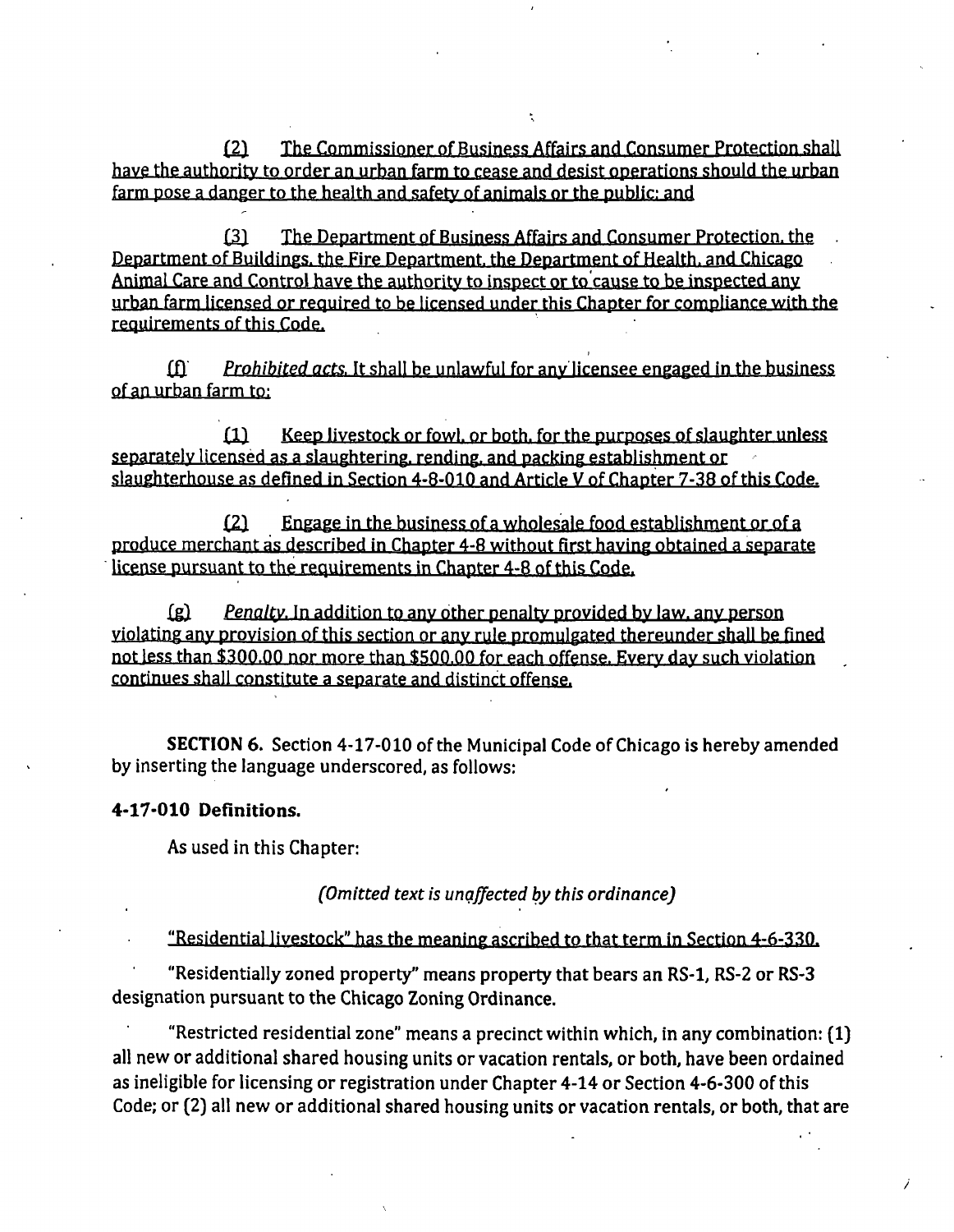not their owner's primary residence have been ordained as ineligible for licensing or registration under Chapter 4-14 or Section 4-6-300 of this Code; or (3) all new or additional residential livestock, or both, have been ordained as ineligible for permitting under Section 7-12-375 ofthis Code: or (4) all new or additional urban farms, or both, have been ordained as ineligible for permitting under Section 4-6-330 ofthis Code.

"Shared housing unit(s)" has the meaning ascribed to that term in Section 4-14-010.

"Short term residential rental advertising platform" has the meaning ascribed to that term in Section 4-13-100.

"Short term residential rental intermediary" has the meaning ascribed to that terni in Section 4-13-100.

"Short term residential rental provider" has the meaning ascribed to that term in Section 4-13-100.

"Urban farm(s)" has the meaning ascribed to that term in Section  $4-6-330$ .

"Vacation rental(s)" has the meaning ascribed to that term in Section 4-6-300.

SECTION 7. Section 4-17-020 of the Municipal Code of Chicago is hereby amended by inserting the language underscored, and by deleting the language struck through, as follows:

## **4-17-020 Restricted residential zone - Petition authorized.**

The legal voters of any precinct within the City that contains residentially zoned property may petition their local alderman, using a Petition form made available online by . the City Clerk, to introduce an ordinance establishing that precinct as a restricted residential zone. Such Petition shall specify whether it seeks an ordinance to prohibit within the precinct, and in what combination: (1) all new or additional shared housing units or vacation rentals, or both; or (2) all new or additional shared housing units or vacation rentals, or both, that are not their owner's primary residence: or (3) all new or additional residential livestock, or both: or (4) all new or additional urban farms, or both. Upon receiving a Petition containing the signatures of at least 25% of the registered voters of the precinct, and concluding that the Petition is legally sufficient following the posting. and review process in Section 4-17-030, the City Clerk shall notify the local alderman of the ward in which the precinct is located. Upon being notified, that alderman, following an assessment of relevant factors within the precinct, including its geography, density and character, the prevalence of residentially zoned property, current shared housing units^ and vacation rentals, residential livestock, and urban farms in the precinct, and the prevailing viewpoint with regard to the issue raised in the Petition, may introduce an ordinance creating a restricted residential zone in that precinct, in accordance with Section 4-17-040.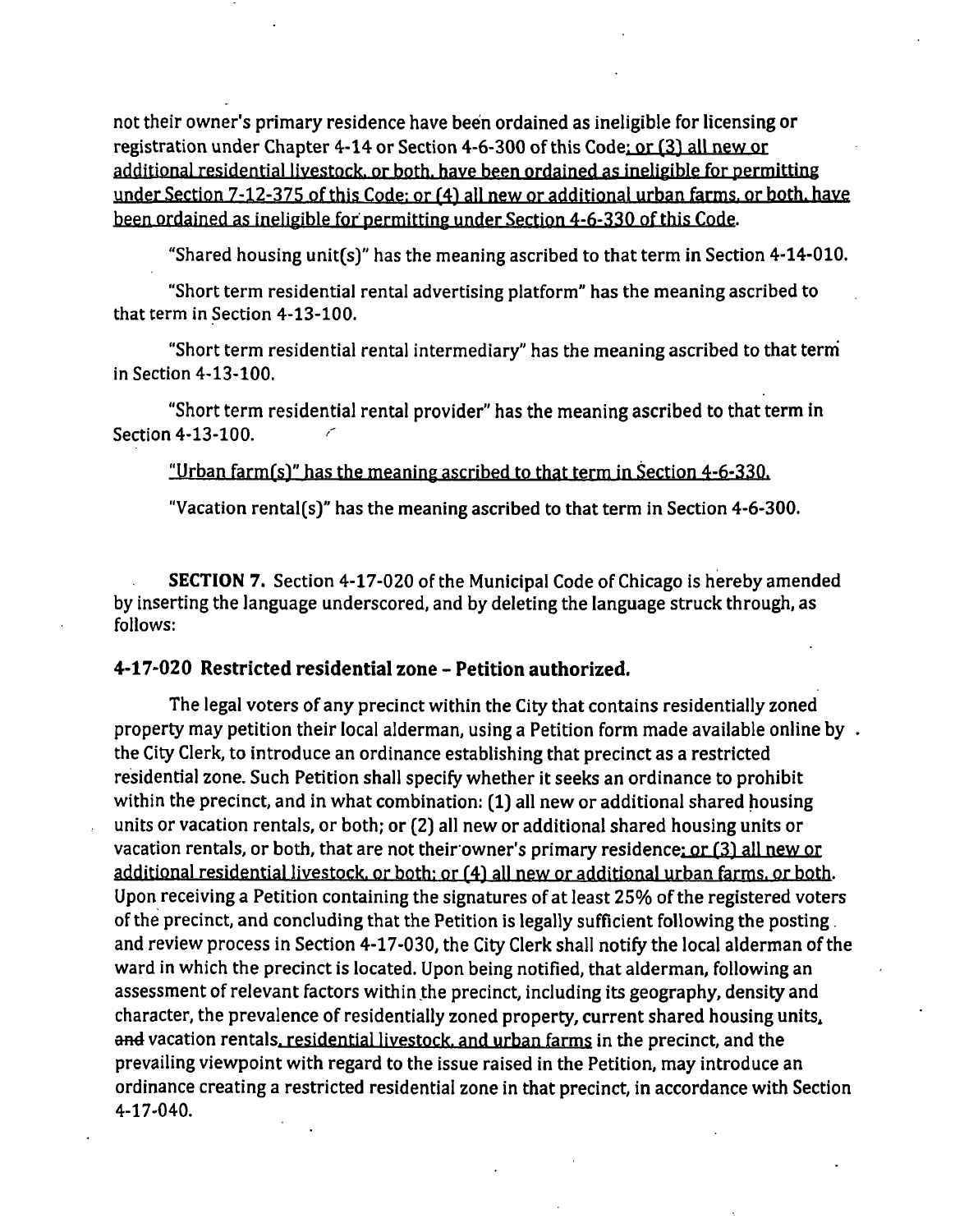SECTION 8. Section 4-17-040 of the Municipal Code of Chicago is hereby amended by inserting the language underscored, as follows:

## **4-17-040 Ordinance establishing a restricted residential zone.**

An ordinance introduced pursuant to Section 4-17-020 to establish a restricted residential zone shall:

(a) identify the applicable precinct boundaries as of the date of the Petition; and

(b) state whether the ordinance prohibits, and in what combination, the issuance of (1) all new or additional shared housing units or vacation rentals, or both; or (2) all new or additional shared housing units or vacation rentals, or both, that are not their owner's primary residence; or (3) all new or additional residential livestock, or both: or (4) all new or additional urban farms, or both.

(c) apply to all such residentially zoned property within that precinct; and

(d) be in effect for four years following the effective date of such ordinance, unless repealed eariier pursuant to Section 4-17-050; and

(e) once in effect, be subject to renewal by ordinance at the expiration ofthe four year period without the need for another supporting Petition.

SECTION 9. Section 4-17-070 of the Municipal Code of Chicago is hereby amended by inserting the language underscored, and by deleting the language struck through, as follows:

### **4-17-070 Lawfully established uses - Permitted.**

£a} If a shared housing unit or vacation rental that is located within a restricted residential zone was registered with or licensed by the City under Chapter 4-16 of this €ede or Section 4-6-300 as of the effective date of the ordinance establishing such zone, such shared housing unit or vacation rental shall be deemed to be lawfully established and, notwithstanding any ordinance under this Chapter to the contrary, may be listed on a short term residential rental intermediary's platform or short term residential rental advertising platform or rented in conformity with Chapter 4-16 or Section 4-6-300, as applicable, until such time that the applicable registration or license is allowed to expire, as evidenced by non-renewal of the registration or license, or ownership or tenancy of the shared housing unit or vacation rental, as applicable, is transferred to another person. The burden of proof shall be on the short term residential rental provider to establish that the shared housing unit or vacation rental was properly registered with or licensed by the eity City as of the effective date of the ordinance establishing the restricted residential zone-.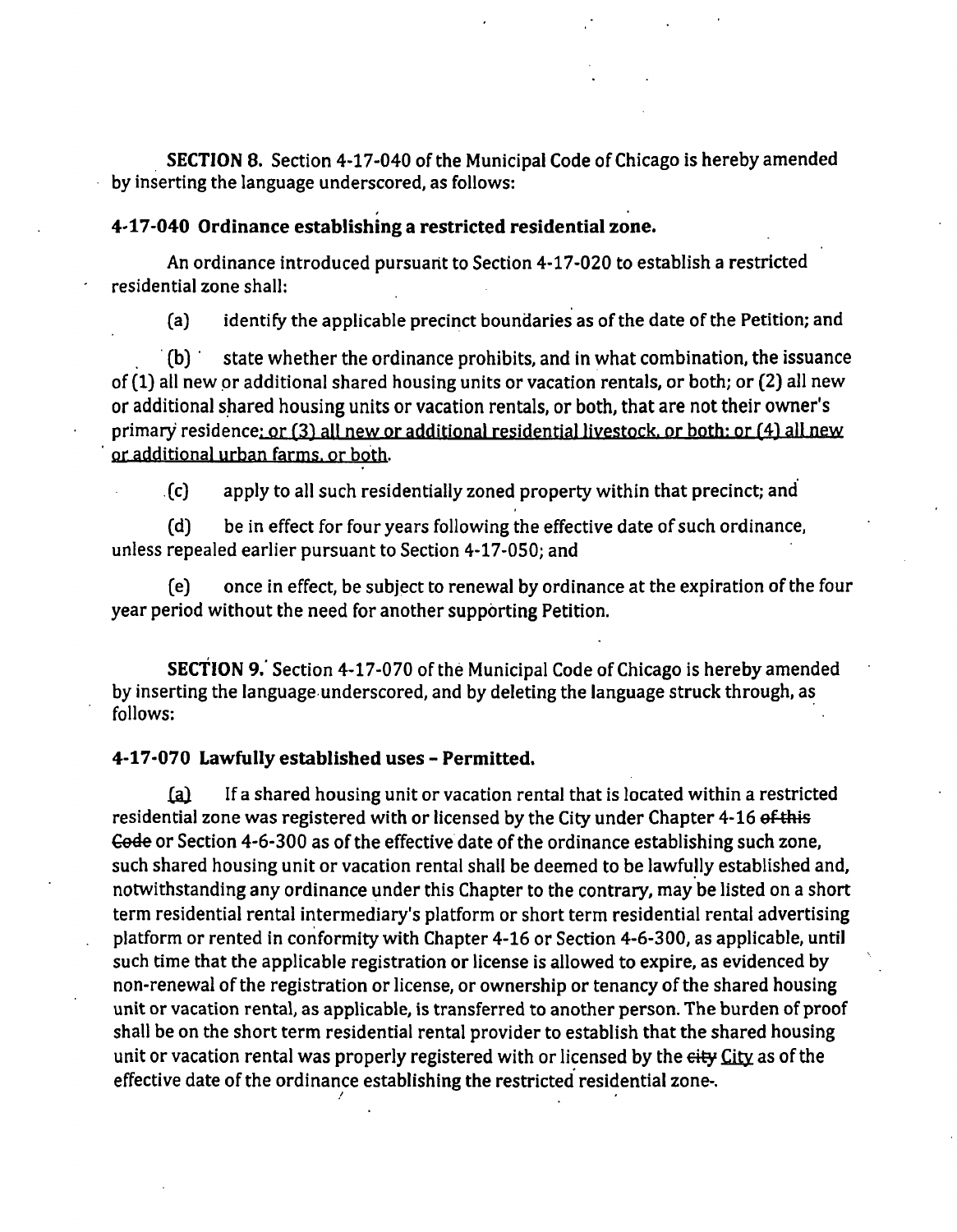£b} If residential livestock or an urban farm that is located within a restricted residential zone was permitted or licensed by the City under Section 7-12-375 or Section 4-  $6-330$  as of the effective date of the ordinance establishing such zone, such residential livestock or urban farm shall be deemed to be lawfully held or established, until such time that the applicable permit or license is allowed to expire, as evidenced by non-renewal of the permit or license, or ownership or tenancy of the residence or urban farm, as applicable, is transferred to another person. The burden of proof shall be on the permit holder or licensee to establish that the residential livestock or urban farm was properly permitted or licensed hy the Citv as of the effective date of the ordinance establishing the restricted residential zone.

SECTION 10. Section 4-17-080 of the Municipal Code of Chicago is hereby amended by inserting the language underscored, and by deleting the language struck through, as follows:

# **4-17-080 Construction of chapter.**

This Chapter sets forth the exclusive process governing the restriction by geographic area of shared housing units, ef vacation rentals, residential livestock, and urban farms that would otherwise be permitted by the Code.

SECTION 11. Section 7-12-387 of the Municipal Code of Chicago is hereby repealed in its entirety.

SECTION 12. This ordinance shall be in full force and effect 6 months following passage and publication.

โavmond A. Lor Alderman, 15th Ward

 $46$ AnthonyNapolitano Alderman, 41st Ward